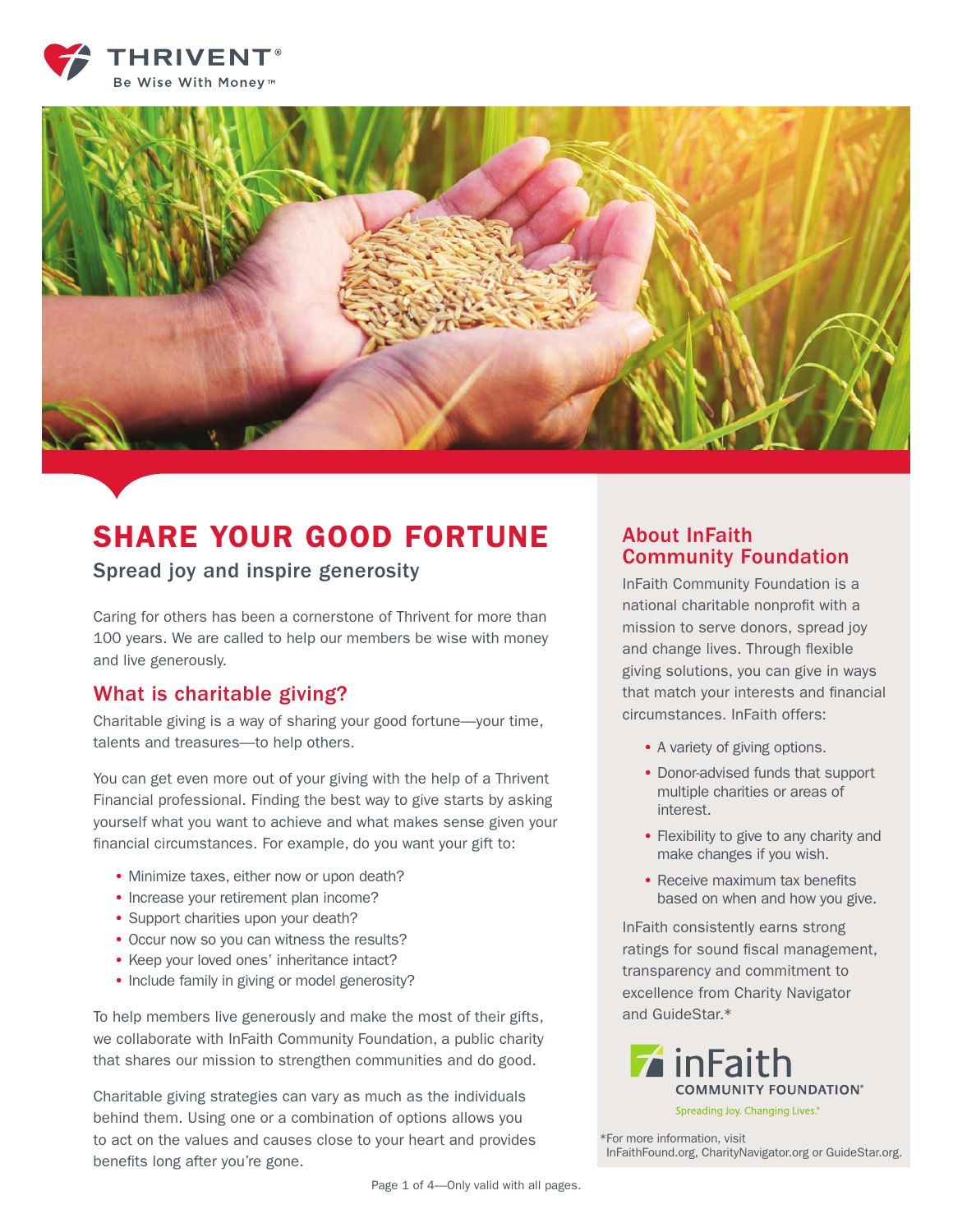

### Did you know?

In 2018, Thrivent, along with our more than 2 million members, provided 15.4 million volunteer hours and \$296 million to energize communities, churches and individuals.



# MORE THAN ONE WAY TO GIVE

You can be generous in many ways. You can give your time and talents to causes that matter to you. Or you can give financially. There are three primary ways to give financially:

- Spontaneous giving comes from the heart and typically doesn't involve a lot of preparation. Because this type of giving is usually spur-of-the-moment, the donations are typically smaller. Examples include giving to disaster relief efforts or to a neighbor in need.
- Intentional giving includes donations you make on a regular basis. Examples include giving to your church, workplace or school. Intentional giving happens because you have a connection with the recipient, or because it feels like the right thing to do.
- Planned giving involves making a more significant financial gift and is part of an overall financial strategy. A Thrivent Financial professional can help you develop a giving plan designed to benefit the people and organizations that matter most to you, like your family, church or charitable causes. This kind of generosity can be implemented while you're alive or after your death.

#### Planned giving can include gifts of:

- Real estate
- Property
- Annuity proceeds
- Appreciated stocks
- Life insurance
- Investments
- Mutual funds
- Beneficiary proceeds
- Cash
- Qualified charitable distributions from IRAs (if age 70½ or older)
- Bequests

With planned giving, you have the opportunity to leave a legacy and potentially benefit from tax advantages at the same time. The first step is to develop a charitable giving strategy. Working with your Thrivent Financial professional, attorney and tax advisor, you can make charitable gifts that give more.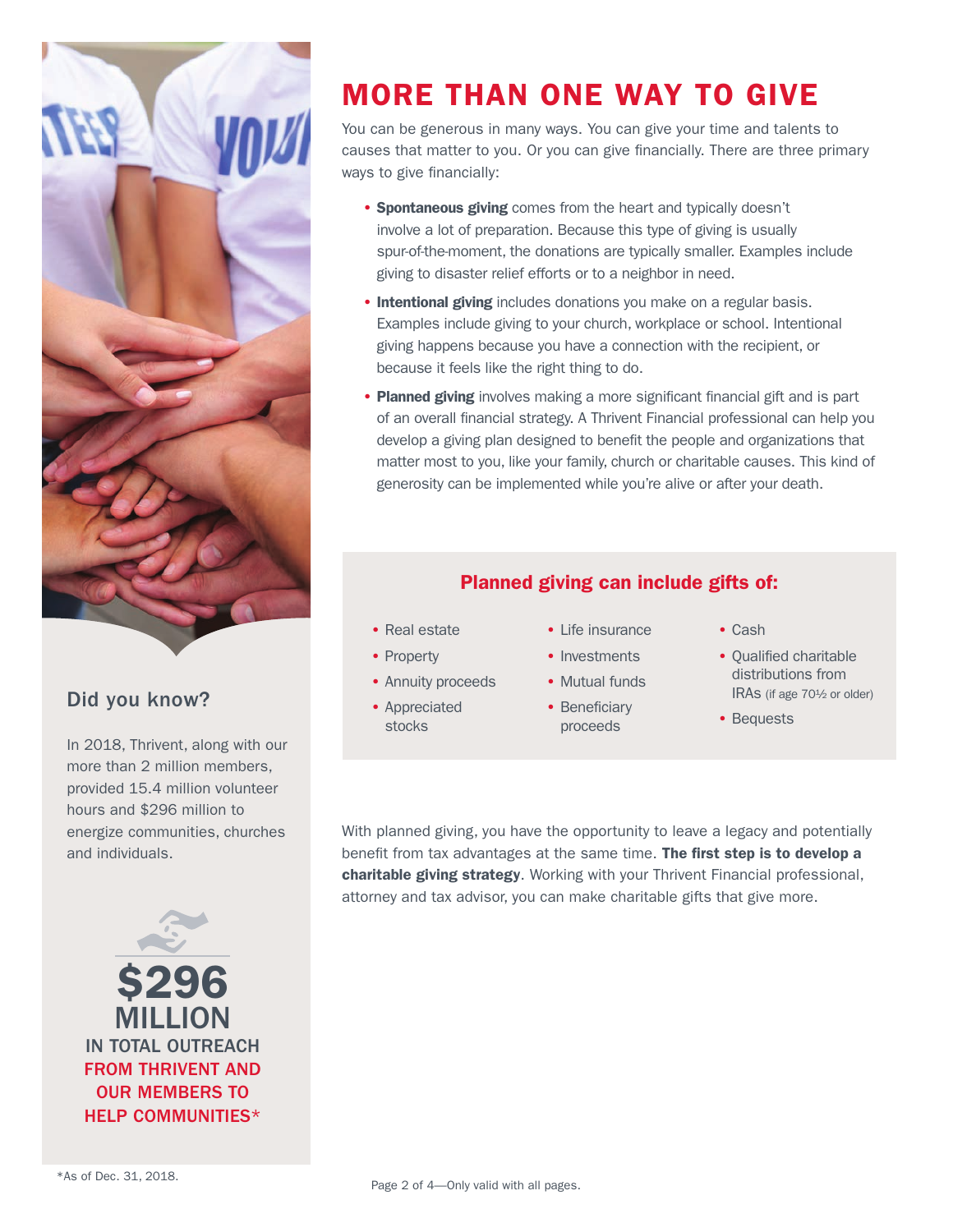#### Explore ways to give through InFaith Community Foundation

| <b>Your plan</b>                                                                                                                                                  | <b>Giving options</b>                                                                                                                                                                                                                                             | <b>Potential benefits</b>                                                                                                                                                                                                                                                                                         |
|-------------------------------------------------------------------------------------------------------------------------------------------------------------------|-------------------------------------------------------------------------------------------------------------------------------------------------------------------------------------------------------------------------------------------------------------------|-------------------------------------------------------------------------------------------------------------------------------------------------------------------------------------------------------------------------------------------------------------------------------------------------------------------|
| <b>Give now</b><br>Make an<br>immediate<br>charitable gift<br>and witness the<br>changes that<br>result.                                                          | $\bullet$ Cash.<br>• Transfer ownership of<br>investments to charity.<br>• Real estate.<br>• Closely held stock.                                                                                                                                                  | • Receive an immediate<br>charitable income tax<br>deduction.<br>• Bypass capital gains<br>tax on the growth of<br>securities, real estate<br>or closely held stock<br>owned for more than<br>one year.                                                                                                           |
| <b>Give later</b><br>Make a deferred<br>charitable gift,<br>retaining control<br>of the gift asset<br>while living, and<br>make a significant<br>gift upon death. | • Bequest through a will or<br>living trust.<br>• Beneficiary proceeds<br>from IRAs, tax-sheltered<br>annuities, 401(k) and<br>403(b) plans.<br>• Name charity as a<br>beneficiary on life<br>insurance.<br>• Transfer ownership of life<br>insurance to charity. | • Retain control over the<br>assets while living.<br>• Designate all or a<br>portion of the proceeds.<br>• Heirs avoid paying<br>income and estate taxes<br>on the assets given.                                                                                                                                  |
| <b>Give and receive</b><br>Make a gift and<br>receive income<br>payments for life.<br><b>Charities benefit</b><br>upon your death.                                | • Charitable gift annuity<br>with gift of cash, stocks<br>or mutual funds.<br>• Charitable remainder<br>trusts.                                                                                                                                                   | • Income payments for<br>life, a portion of which<br>is typically tax-exempt.<br>The remainder-after<br>income payments-is<br>used for charitable<br>purposes.<br>• Begin receiving income<br>payments immediately<br>or defer to a future date.<br>• Receive an immediate<br>charitable income tax<br>deduction. |
| <b>Give at times of</b><br>your choosing<br>Ensure your<br>generosity<br>makes a lasting<br>impact without<br>interruption.                                       | • Donor-advised funds.                                                                                                                                                                                                                                            | • Receive an immediate<br>charitable income tax<br>deduction for outright<br>gifts to the fund.                                                                                                                                                                                                                   |



### Benefit from planned giving

By intentionally developing a strategy using a combination of financial products and personal assets, planned giving offers you the potential to:

- Give more than your current income allows.
- Give an asset other than cash.
- Receive recognition or remain anonymous, whichever you choose.
- Pass your values and giving traditions on to children or grandchildren.
- Receive tax benefits.
- Receive an income for a set number of years or for life.